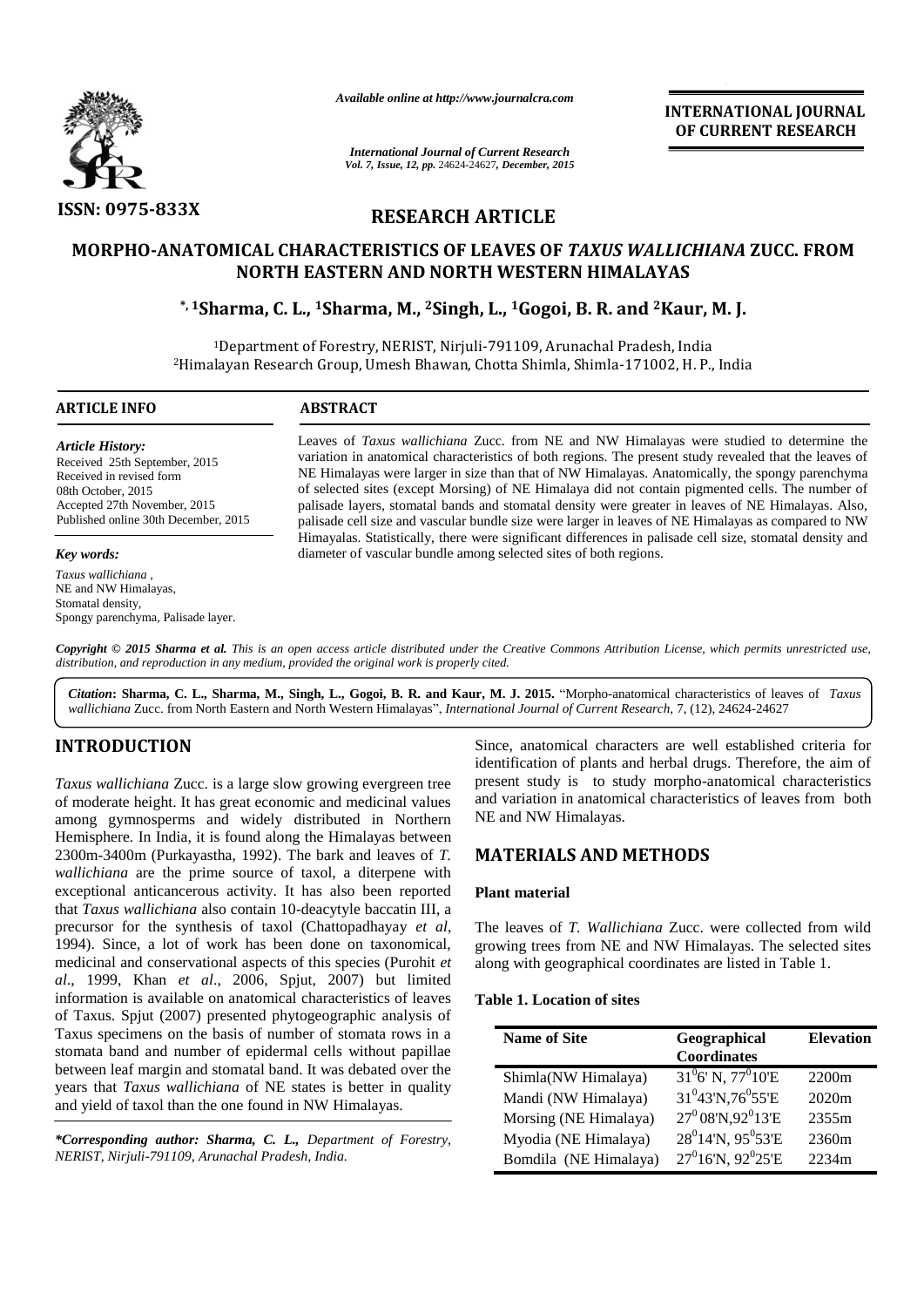#### **Determination of stomatal band and stomatal density**

Fifteen fully mature leaves were selected from each site. The epidermis on abaxial side was separated from mesophyll by following the method of Locosselli and Ceccantini (2012). The permanent slides were prepared. Stomatal bands were determined by counting the rows of stomata between midrib and leaf margin. While, stomatal density was determined by using graph eye piece.

#### **Morpho-anatomical Characteristics**

For anatomical investigations, 25 fully mature leaves were selected from each site to measure their length and width. Some of leaves were preserved in 70% alcohol for anatomical investigations. The middle portion of the selected leaves were cut and processed for rotary microtomy. Sections of 8-10 µm thickness were cut and permanent slides were prepared by following standard laboratory protocol. A total of 50 leaves (10 leaves from each site) were taken for this parameter. Anatomical characteristics of leaves, palisade cell size and vascular bundle size were studied from the selected slides.

#### **Table 2. Leaf anatomical characteristics of** *Taxus wallichiana* **from selected sites of North Eastern and North Western Himalayas**

| Parameter                             | Shimla           | Mandi             | Morsing          | Myodia           | Bomdila           |
|---------------------------------------|------------------|-------------------|------------------|------------------|-------------------|
| Leaf length (mm)                      | $27.27 \pm 1.89$ | $26.28 \pm 1.77$  | $32.81 \pm 2.32$ | $33.16 \pm 3.18$ | $29.95 \pm 3.69$  |
| $(Mean \pm SD)$                       |                  |                   |                  |                  |                   |
| Leaf width (mm)                       | $2.37+0.19$      | $2.19 + 0.22$     | $2.81 + 0.26$    | $3.4 + 0.16$     | $2.55+0.13$       |
| $(Mean \pm SD)$                       |                  |                   |                  |                  |                   |
| Palisade layer (number)               | $1 - 2$          | $1 - 2$           | $1 - 2$          | $1 - 3$          | $1 - 3$           |
| Stomata band (number)                 | $9-10$           | $8 - 11$          | $13 - 17$        | $15 - 17$        | $15-16$           |
| Stomata Density                       | $30.80 \pm 1.99$ | $31.60 + 2.55$    | $39.00 + 2.94$   | $37.50 + 3.14$   | $31.30 \pm 2.11$  |
| $(Mean \pm SD)$                       |                  |                   |                  |                  |                   |
| Palisade cell size (um)               | $34.84 \pm 5.99$ | $33.93 + 7.04$    | $58.50 + 10.14$  | $68.77 + 15.07$  | $66.82 \pm 12.86$ |
| $(Mean \pm SD)$                       |                  |                   |                  |                  |                   |
| Diameter of vascular bundle( $\mu$ m) | $244.20 + 12.67$ | $256.83 \pm 9.41$ | $425.25 + 13.10$ | $309.46 + 10.12$ | $393.67 + 6.86$   |
| $(Mean \pm SD)$                       |                  |                   |                  |                  |                   |

#### **Table 3. ANOVA of leaf anatomical characteristics of** *Taxus wallichiana* **from different sites of North Eastern and North Western Himalayas**

| Parameter          |                      | Sum of Squares | df  | Mean Square | F value    |
|--------------------|----------------------|----------------|-----|-------------|------------|
|                    | <b>Between Sites</b> | 983.227        | 4   | 245.807     | 34.292**   |
| Leaf length        | <b>Within Sites</b>  | 860.172        | 120 | 7.168       |            |
|                    | Total                | 1843.399       | 124 |             |            |
|                    | <b>Between Sites</b> | 22.114         | 4   | 5.528       | 136.462**  |
| Leaf width         | Within Sites         | 4.862          | 120 | .041        |            |
|                    | Total                | 26.975         | 124 |             |            |
| Stomata density    | <b>Between Sites</b> | 605.320        | 4   | 151.330     | $22.654**$ |
|                    | Within Sites         | 300.600        | 45  | 6.680       |            |
|                    | Total                | 905.920        | 49  |             |            |
| Palisade cell size | <b>Between Sites</b> | 23249.398      | 4   | 5812.349    | 50.008**   |
|                    | Within Sites         | 11041.784      | 95  | 116.229     |            |
|                    | Total                | 34291.182      | 99  |             |            |
| Diameter of        | <b>Between Sites</b> | 130890.761     | 4   | 32722.690   | 286.74**   |
| Vascular bundle    | <b>Within Sites</b>  | 2282.412       | 20  | 114.121     |            |
|                    | Total                | 133173.173     | 24  |             |            |

\*\*=  $1\%$  at  $P < 0.01$  level i.e. highly significant



**Fig. 1. Stomatal bands between midrib and leaf margin**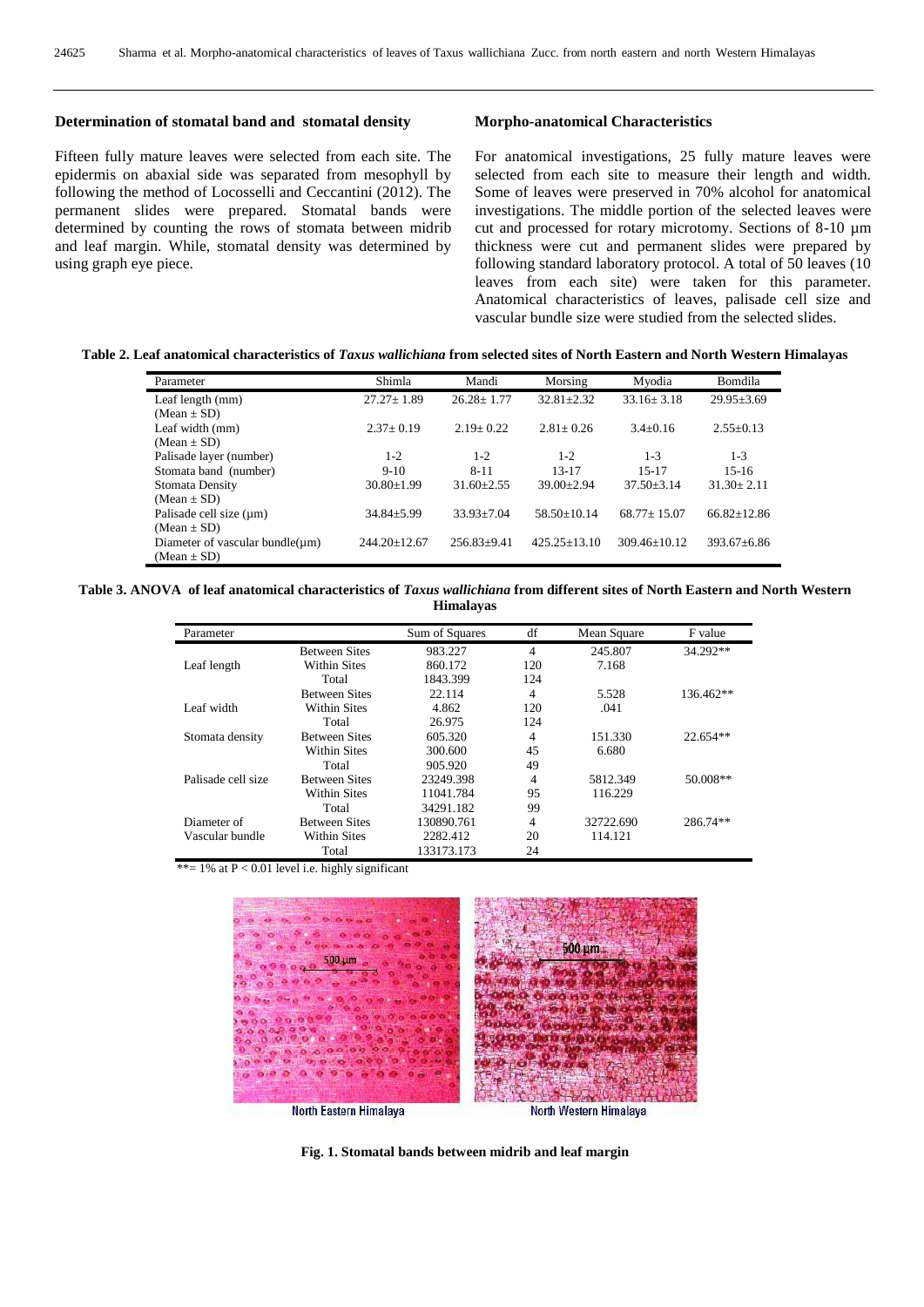#### **Statistical analysis**

Statistical analysis was performed by using SPSS 18.0 software.

### **Photomicrography**

Photomicrographs were taken with the help of image analysis system.

# **RESULTS AND DISCUSSION**

Leaves play an important role in survival and growth of the plant. The leaves of both NE and NW Himalayas were needle

in shape. The leaves of NE Himalayas were larger in size than NW Himalayas (Table 2). According to Givnish (1984), the plants in the drier climate have smaller leaves to reduce evaporation and in more humid climates they have larger leaves because of available water. In the present study, the leaves of NE Himalayas were larger than NW Himalayas and is in agreement with the findings of Givnish (1984). Anatomically, *Taxus wallichiana* Zucc. leaves were covered by epidermis on both adaxial and abaxial surfaces. The epidermal cells were smaller and without papillose on adaxial surface whereas the epidermal cells were larger and papillose on the abaxial surface. Some of the leaves of NW Himalayas were revolute along the margin and no differentiation in the cell size of upper and lower epidermal was observed. The stomata were hypostomatic. Below epidermis, mesophyll was differentiated into palisade and spongy parenchyma. Palisade parenchyma cells were elongated and arranged in 1- 3 rows beneath adaxial



**Bomdila (North Eastern Himalaya)** 

**Fig. 2. T. S. of leaves collected from different sites of North East and North West Himalayas**